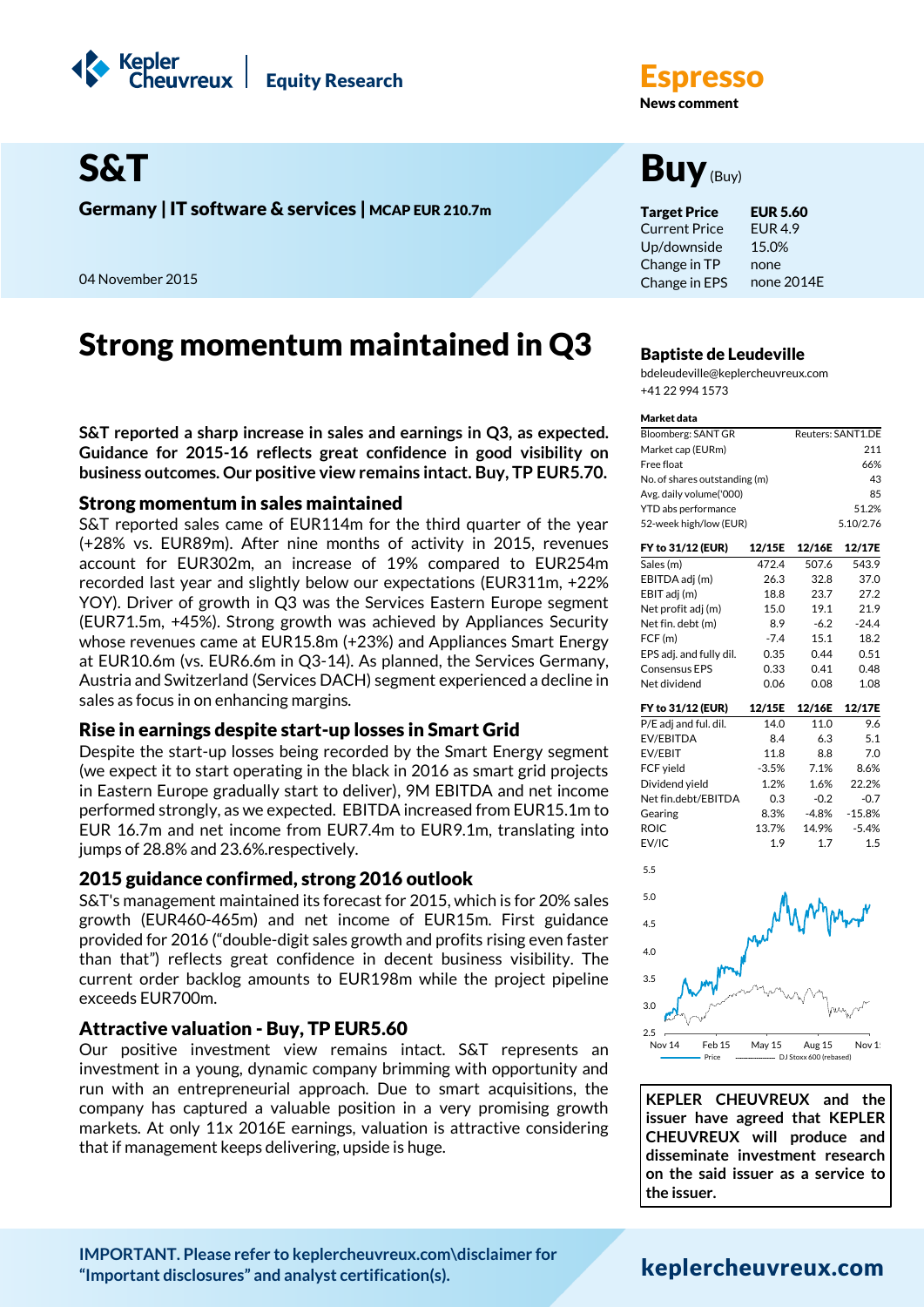

# Key financials

| <b>FY to 31/12 (EUR)</b>                               | 2010            | 2011           | 2012           | 2013           | 2014E          | 2015E          | 2016E          | 2017E            |
|--------------------------------------------------------|-----------------|----------------|----------------|----------------|----------------|----------------|----------------|------------------|
| Per share data                                         |                 |                |                |                |                |                |                |                  |
| <b>EPS</b> adjusted                                    | 0.21            | 0.30           | 0.23           | 0.30           | 0.31           | 0.35           | 0.44           | 0.51             |
| EPS adj and fully diluted                              | 0.21            | 0.30           | 0.23           | 0.30           | 0.31           | 0.35           | 0.44           | 0.51             |
| <b>EPS</b> reported                                    | 0.21            | 0.30           | 0.23           | 0.30           | 0.31           | 0.35           | 0.44           | 0.51             |
| Cash flow per share<br>Book value per share            | $-0.17$<br>1.82 | 0.06<br>2.12   | 0.39<br>1.92   | 0.28<br>1.76   | 0.50<br>2.10   | 0.10<br>2.41   | 0.64<br>2.92   | 0.73<br>3.51     |
| Dividend per share                                     | 0.00            | 0.00           | 0.00           | 0.06           | 0.06           | 0.06           | 0.08           | 1.08             |
| Number of shares, YE (m)                               | 22.20           | 24.13          | 39.34          | 39.34          | 43.27          | 43.27          | 43.27          | 43.27            |
| Valuation                                              |                 |                |                |                |                |                |                |                  |
| P/E adjusted                                           | 10.4            | 8.0            | 10.0           | 8.0            | 15.5           | 14.0           | 11.0           | 9.6              |
| P/E adjusted and fully diluted                         | 10.4            | 8.0            | 10.0           | 8.0            | 15.5           | 14.0           | 11.0           | 9.6              |
| P/BV                                                   | 1.2             | 1.1            | 1.2            | 1.4            | 2.3            | 2.0            | 1.7            | 1.4              |
| P/CF                                                   | na              | 38.9           | 6.0            | 8.4            | 9.8            | 48.2           | 7.6            | 6.6              |
| Dividend yield (%)                                     | 0.0%            | 0.0%           | 0.0%           | 2.5%           | 1.2%           | 1.2%           | 1.6%           | 22.2%            |
| FCF yield (%)                                          | $-8.6%$         | $-2.4%$        | 10.1%          | 5.7%           | 7.0%           | $-3.5%$        | 7.1%           | 8.6%             |
| EV/Sales                                               | 0.5             | 0.6            | 0.3            | 0.3            | 0.6            | 0.5            | 0.4            | 0.3              |
| EV/EBITDA<br>EV/EBIT                                   | 9.5<br>13.3     | 7.1<br>9.1     | 6.5<br>9.6     | 5.2<br>7.3     | 9.4<br>12.9    | 8.4<br>11.8    | 6.3<br>8.8     | 5.1<br>7.0       |
|                                                        |                 |                |                |                |                |                |                |                  |
| <b>Income Statement (EURm)</b><br>Sales                | 80.7            | 153.2          | 339.5          | 338.0          | 385.6          | 472.4          | 507.6          | 543.9            |
| EBITDA adjusted                                        | 4.5             | 12.2           | 16.6           | 20.1           | 22.9           | 26.3           | 32.8           | 37.0             |
| <b>EBIT</b> adjusted                                   | 3.2             | 9.5            | 11.1           | 14.4           | 16.6           | 18.8           | 23.7           | 27.2             |
| Net financial items & associates                       | $-0.4$          | $-1.0$         | $-1.4$         | $-2.2$         | $-1.8$         | $-1.6$         | $-1.6$         | $-1.6$           |
| Others                                                 | 0.0             | 0.0            | 0.0            | 0.0            | 0.0            | 0.0            | 0.0            | 0.0              |
| Tax                                                    | 1.2             | $-0.3$         | $-0.3$         | $-0.1$         | $-0.8$         | $-1.7$         | $-2.2$         | $-2.6$           |
| Net profit from continuing operations                  | 4.0             | 8.1            | 9.4            | 12.0           | 14.0           | 15.5           | 19.9           | 23.1             |
| Net profit from discontinuing activities               | 0.0             | 0.0            | 0.0            | 0.0            | 0.0            | 0.0            | 0.0            | 0.0              |
| Net profit before minorities<br>Net profit reported    | 4.0<br>3.7      | 8.1<br>6.9     | 9.4<br>7.3     | 12.0<br>11.8   | 14.0<br>13.0   | 15.5<br>15.0   | 19.9<br>19.1   | 23.1<br>21.9     |
| Net profit adjusted                                    | 3.7             | 6.9            | 7.3            | 11.8           | 13.0           | 15.0           | 19.1           | 21.9             |
| <b>Cash Flow Statement (EURm)</b>                      |                 |                |                |                |                |                |                |                  |
| Cash flow from operating activities                    | $-3.1$          | 1.4            | 12.3           | 11.2           | 20.6           | 4.4            | 27.7           | 31.8             |
| Capex                                                  | $-1.0$          | $-2.8$         | $-3.2$         | $-5.8$         | $-5.8$         | $-11.8$        | $-12.7$        | $-13.6$          |
| Free cash flow                                         | $-4.1$          | $-1.4$         | 9.1            | 5.4            | 14.8           | $-7.4$         | 15.1           | 18.2             |
| Acquisitions & Divestments                             | $-1.2$          | $-11.6$        | 0.4            | 5.5            | $-2.9$         | 0.0            | 0.0            | 0.0              |
| Dividend paid                                          | 0.0             | $-0.1$         | $-0.3$         | $-0.3$         | $-3.8$         | 0.0            | 0.0            | 0.0              |
| Others                                                 | 3.7             | 1.4            | 0.0            | $-4.5$         | 7.7            | 0.0            | 0.0            | 0.0              |
| Change in net financial debt                           | $-1.6$          | $-11.6$        | 9.3            | 6.1            | 15.8           | $-7.4$         | 15.1           | 18.2             |
| <b>Balance Sheet (EURm)</b>                            |                 |                |                |                |                |                |                |                  |
| Intangible assets                                      | 20.6            | 40.9           | 38.8           | 44.8           | 57.1           | 59.6           | 61.8           | 64.1             |
| Tangible assets                                        | 2.7             | 11.1           | 9.9            | 9.0            | 11.4           | 13.1           | 14.6           | 16.1             |
| Financial & other non-current assets                   | 3.0             | 13.6           | 13.7           | 13.9           | 16.1           | 16.1           | 16.1           | 16.1             |
| Total shareholders' equity                             | 33.4            | 54.6           | 63.1           | 71.2           | 89.7           | 107.0          | 129.1          | 154.7            |
| Pension provisions                                     | 0.0             | 0.0            | 0.0            | 0.0            | 0.0            | 0.0            | 0.0            | 0.0              |
| Liabilities and provisions                             | 31.5            | 172.5          | 150.0          | 148.9          | 183.3          | 275.3          | 291.2          | 307.6            |
| Net debt                                               | $-5.7$          | 23.6           | 14.9           | 9.3            | 1.4            | 8.9            | $-6.2$         | $-24.4$          |
| Working capital requirement<br><b>Invested Capital</b> | 6.1<br>29.4     | 23.2<br>75.2   | 24.3<br>73.1   | 23.9<br>77.6   | 22.3<br>90.8   | 42.7<br>115.5  | 46.2<br>122.5  | 49.8<br>130.0    |
|                                                        |                 |                |                |                |                |                |                |                  |
| Ratios                                                 |                 |                |                |                |                |                |                |                  |
| <b>ROE (%)</b><br><b>ROIC (%)</b>                      | 14.5%<br>12.8%  | 16.7%<br>13.6% | 13.2%<br>11.3% | 18.1%<br>14.3% | 16.6%<br>14.8% | 15.7%<br>13.7% | 16.6%<br>14.9% | 15.7%<br>$-5.4%$ |
| Net fin. debt / EBITDA (x)                             | $-1.3$          | 1.9            | 0.9            | 0.5            | 0.1            | 0.3            | $-0.2$         | $-0.7$           |
| Gearing (%)                                            | $-17.0%$        | 43.2%          | 23.6%          | 13.0%          | 1.6%           | 8.3%           | $-4.8%$        | $-15.8%$         |